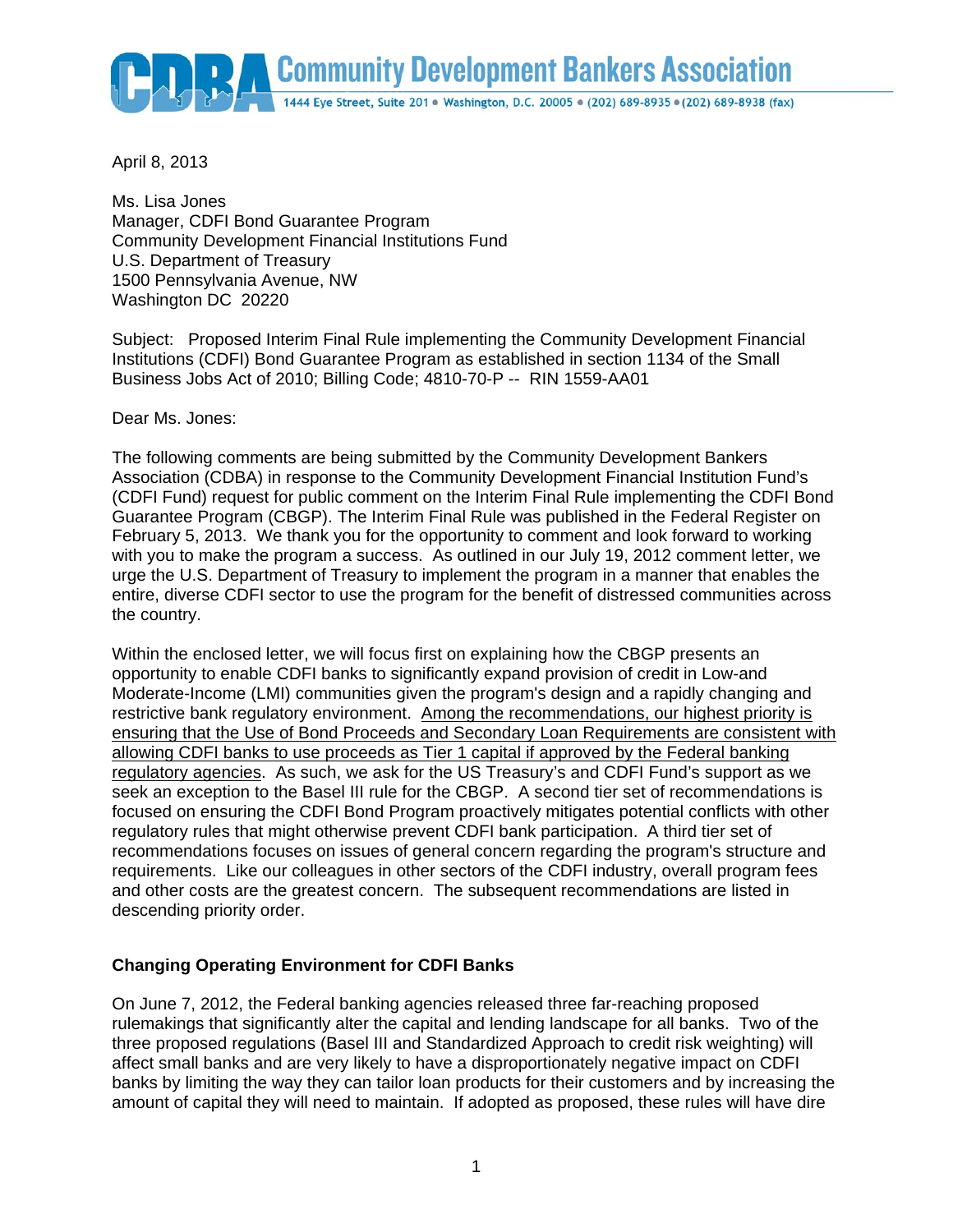consequences for credit availability in low income communities. A final rule is expected to be issued later in 2013. We recognize that the CDFI Fund and US Treasury have no direct role in the development of these proposed rules. However, both have a unique opportunity with the CBGP to mitigate the impact of these proposals and increase credit flowing to LMI communities served by CDFI banks.

As you know, CDFI Banks have limited access to capital markets because of their small size and modest returns; much of the private capital that might be available is not compatible with CDFI banks' mission of serving LMI communities. CDFI banks do, however, have the ability to raise capital through self-generated returns and a growing -- but still modest -- pool of socially motivated investors. But generating capital from these sources requires time—more time even than other small commercial banks, which do not have a double-bottom line focus.

## **Opportunities to Support the Work of CDFI Banks**

## **1. Supporting CDFI Bank Capitalization Strategies**

Use of Bond Proceeds: As articulated in our August 12, 2011 and July 19, 2012 letters, CDBA urged the Treasury Department to allow CBGP bond proceeds to be used as a tool to strengthen the regulatory capital of CDFI banks. As noted, raising capital that meets the regulatory definition of Tier 1 capital is of paramount importance to CDFI banks and CDFI Bank Holding Companies (BHC). CDBA is seeking an exception under the Basel III rule from the Federal banking regulatory agencies under which capital raised through the CBGP would be given Tier 1 consideration. A list of special exceptions to the Basel III rule is expected to be published as part of a final rule later in 2013.

**We ask for the US Treasury's and CDFI Fund's support as we seek an exception to the Basel III rule for the CBGP.** Without a Basel III exception, the requirements of the Federal Credit Reform Act (FCRA) would make Bond Loans issued under CBGP ineligible for consideration as Tier 1 capital because they are (1) amortizing instruments and (2) senior to other creditors. However, there is regulatory precedent for Tier 1 treatment of long-term debt instruments. CBGP debt has a maturity of up to 30 years and is more patient, less volatile, and less expensive than other debt-based capital vehicles regulators have limited, such as Trust Preferred Securities. We are hopeful that, with your support, the regulators will agree to provide Tier 1 treatment for CBGP debt issued by the very limited universe of CDFI banks and CDFI BHCs that receive CDFI certification and retain it through the term of the loan. This would allow CDFIs that have limited access to capital markets with the ability to build equity over time and enable them to meet and continue to meet the proposed new Basel III capital standards. Further, used as capital, the impact of the CDFI bond proceeds would be maximized because the CDFI bank could further leverage the capital and significantly increase total lending.

Secondary Loan Requirements: **As the CDFI Fund prepares to issue its guidance on Secondary Loan Requirements, we strongly urge you to ensure those requirements allow a Secondary Loan to include a transaction between a CDFI BHC and its CDFI bank or nonbank affiliate(s**). Under this proposed scenario, a CDFI BHC would be the Eligible CDFI that is the recipient of a Bond Loan. That Eligible CDFI would, in turn, make a Secondary Loan to its affiliated CDFI bank or nonbank affiliates (who would be considered the "Secondary Borrower"). Such Secondary Loans should include new transactions and refinancing of other instruments (e.g. Trust Preferred Securities). The Federal Reserve's regulations outlines the requirements and restrictions of such BHC relationships and, of course, any transactions would need to be in compliance with these rules and any other rules deemed applicable by the Federal banking regulatory agencies. If we are collectively successful in convincing the banking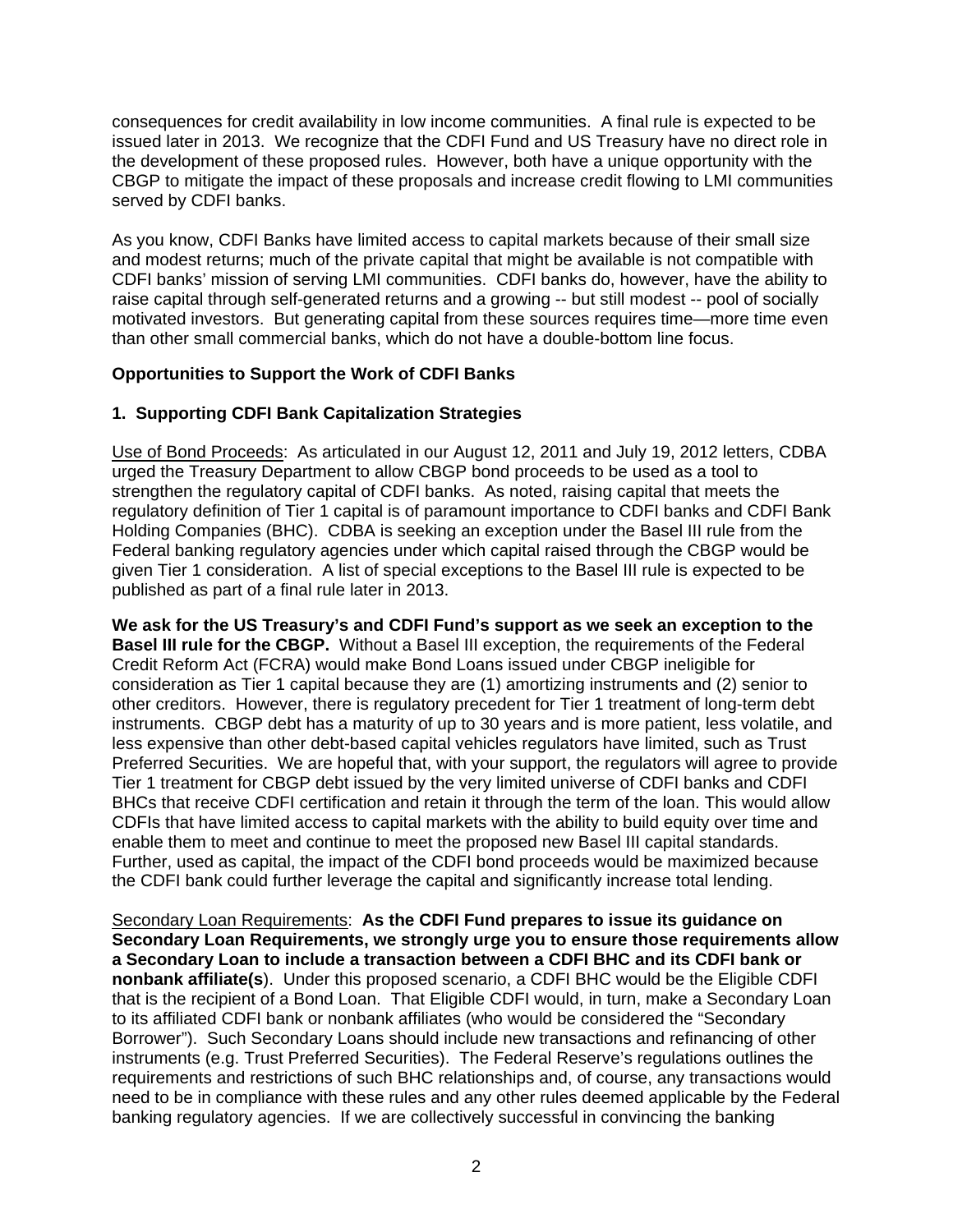regulatory agencies to include CBGP capital as an exception to the Basel III rule, this structure will be the most effective method for getting Tier 1 capital to the CDFI banks. If we are not successful in getting such an exception, this structure will still allow capital to be counted as Tier 2 capital. While Tier 2 capital is far less desirable, it may still be of some usefulness to a small handful of well capitalized banks as the economy gradually improves and excess banking industry liquidity subsides.

### **2. Need to Mitigate Potential Conflicts with Federal Bank Regulatory Agency Requirements**

Counterparty Risk: **We strongly urge the US Treasury and CDFI Fund to provide greater clarification and explicitly limit the potential counterparty risk associated with Eligible CDFIs participating in a single bond issue.** Per the Interim Final Rule, we understand that within a single Bond Issue, the Risk Share Pool will be cross-collateralized by all participating Eligible CDFIs. We also understand that the contribution of each CDFI to the pool will be available to pay a default on any Bond Loan which is part of the Bond Issue. We urge Treasury and the CDFI Fund to issue more explicit statements within a final rule and any legal documents associated with the Bond Issue and individual Bond Loans, making clear that each Eligible CDFI incurs no liability for the losses beyond their portion of the Risk Share Pool and, further, that no additional assessments to recapitalize a depleted Risk Share Pool can be mandated on Eligible CDFIs that are not the source of losses. Without more explicit language limiting counterparty risk, CDBA is concerned that the potential contingent liability will strongly dissuade program participation. We are also concerned that without such an explicit limitation, the Federal regulatory agencies will prohibit CDFI banks and their holding companies from participation in the program.

Collateral Requirements: **We strongly urge you to consult with the Federal banking regulatory agencies to ensure that any collateral requirements imposed under the CBGP do not conflict with restrictions or requirements imposed by the agencies on banks and BHCs. In the post-Dodd-Frank regulatory environment, regulators have been increasingly more conservative in allowing banks to pledge assets as collateral.**  Secondly, to the extent feasible, CDBA urges the CDFI Fund to be flexible with regard to the required collateral that must be pledged to secure a Bond Loan and/or Secondary Loan, recognizing the wide range assets and activities that CDFIs engage in. Collateral could include assets currently owned by the institution or could take the form of external credit enhancements (e.g. third party letters of credit, guarantees). With regard to the requirements for pledging loans receivable as collateral, CDBA urges the CDFI Fund to follow precedents established by other Federal agencies in securing advances, such as the Federal Home Loan Banks, that many of the CDFI banks already use. Unless prohibited by regulators, some CDFI banks and their holding companies may have the ability to pledge portions of their securities or other investment portfolios, bank owned real estate (e.g. real estate for bank or branch operations), and other assets.

Priority Over Other Creditors: The FCRA requires that a Federal guaranteed instrument must have priority over other creditors (or by extension other equity holders). In the case of CDFI holding companies, some have Trust Preferred Securities that could be repaid using CBGP proceeds. Other institutions (to a limited extent) may have private debt that would need to be subordinated or repaid with CBGP proceeds. Some CDFI banks and holding companies may have borrowings from other Federal sources (e.g. Federal Home Loan Banks, Federal Reserve). For example, investments received through the Treasury Department's Community Development Capital Initiative (CDCI) are an instrument that mandates priority status. This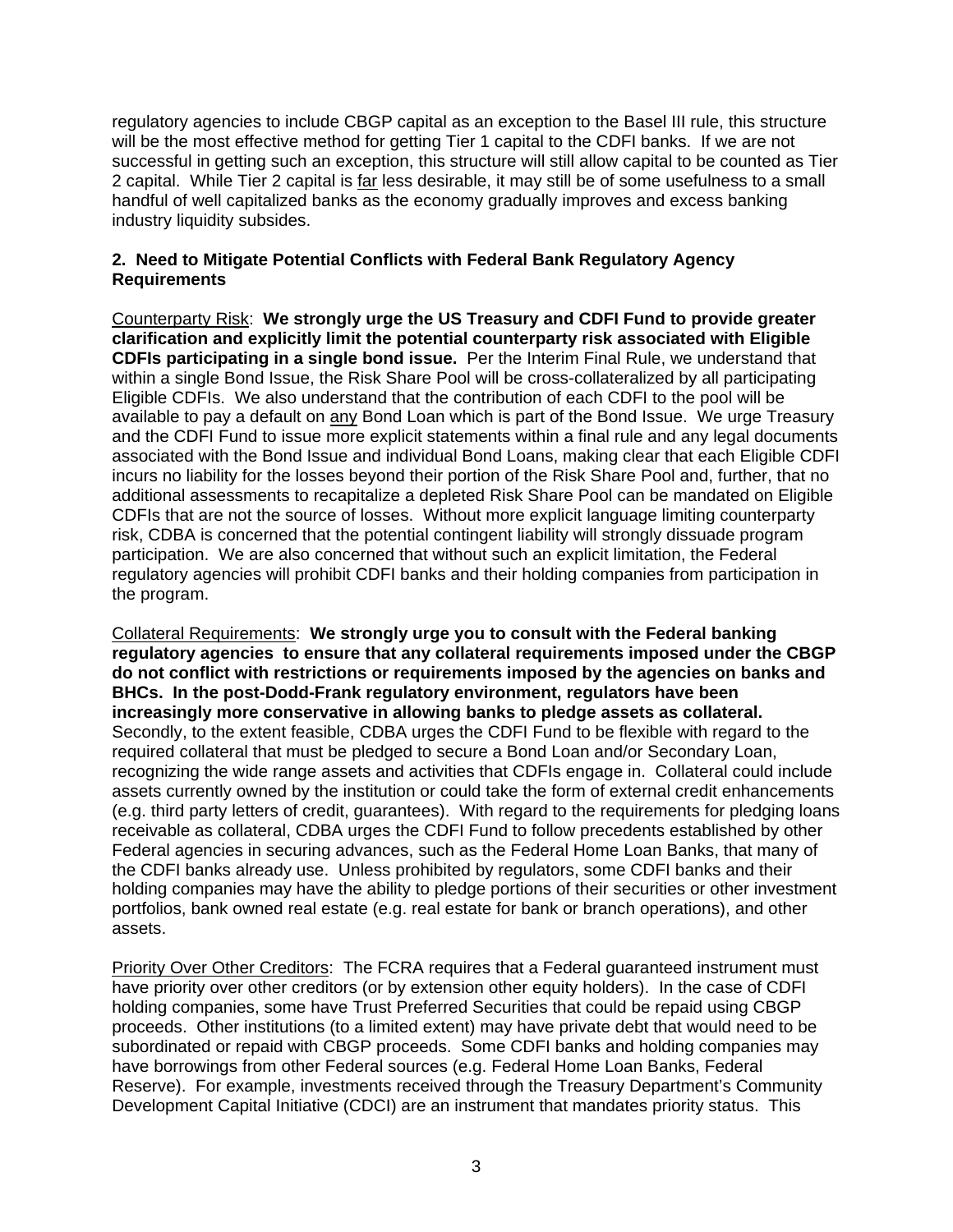circumstance will require further discussion with the Office of Financial Stability to determine whether they would be willing to subordinate, share risk or allow their investments to be repaid using CBGP proceeds. **We urge the agency to review each Federal source on a case-bycase basis to determine whether other issuing Federal agencies have the authority to subordinate or to share risk on a pari passu basis with the CDFI Bond Guarantee Program. In some circumstances, it may be necessary for CDFI Fund to be flexible in how it implements the requirement for priority in the case of other Federal creditors.** 

Customer Profiles: Section 1808.619 states that the "Bond Documents and Bond Loan documents shall specify such monitoring and financial reporting requirements as deemed appropriate by the CDFI Fund." Among the reporting items listed are "Customer Profiles." The interim rules state that a "Qualified Issuer shall require each Eligible CDFI to compile such data on the gender, race, ethnicity, national origin, or other information on individuals and entities that utilize its products and services as the CDFI Fund shall prescribe and as is permissible under applicable law. In general, such data will be used to determine whether residents of Investment Area(s) or members of Targeted Population(s) are adequately served and to evaluate the impact of the CDFI Bond Guarantee Program." As the US Treasury and CDFI Fund are aware, the Federal banking regulations prohibit banks from collecting of certain types of demographic data. **As you work to promulgate the model Bond Documents and Bond Loan Documents, we ask that the documents specifically acknowledge these restrictions and that the application review process not disadvantage and compliance process "hold harmless" CDFI banks because they cannot collect this data.** 

### **3. General Recommendations & Concerns**

Program Costs: The primary goal of the CBGP is to get credit into communities to create jobs, strengthen businesses, revitalize neighborhoods, build affordable housing, and facilitate provision of community services. We recognize the CDFI Fund has the very difficult task of making the program flexible enough to work for a wide range of CDFIs engaged in different lines of business; thus, some of the complexity of the structure grows out of the desire to accommodate diverse needs. CDBA is concerned, however, that the complexity of the program will result in additional costs that threaten program feasibility for many CDFIs. Alternatively, it could result in the creation of end loan products with pricing that is inaccessible to Secondary Borrowers. The Interim Final regulations anticipate up-front costs that are associated with issuance of the bond, as well as other on-going costs throughout the bond term. Upfront costs include:

- Bond Issuance Fees paid by each Eligible CDFI to its Qualified Issuer for expenses, administrative costs, and fees for services incurred in connection with the issuance of the Bond and Bond Loan. These fees are intended to cover costs associated with general program management and underwriting organizations for the purpose of determining "credit worthiness" and whether they can be designated as Eligible CDFIs. In addition, each Eligible CDFI is likely to have significant legal, accounting, and other fees that will need to be paid to third party vendors associated with bond issuance. Unfortunately, only 1% of the bond issuance costs is permitted to be financed into the Bond; upfront costs will likely require significant upfront cash outlays above the 1%. **We urge the CDFI Fund to raise this cap.**
- Risk Share Pool Fees paid by each Eligible CDFI to the Qualified Issuer (and held by the Master Servicer) to mitigate the risk of loss for assets financed by the Eligible CDFIs. While this fee is only paid based on draw downs, since all of the proceeds must be closed (or at least committed) within two years (and disbursed with 5 years), it will require significant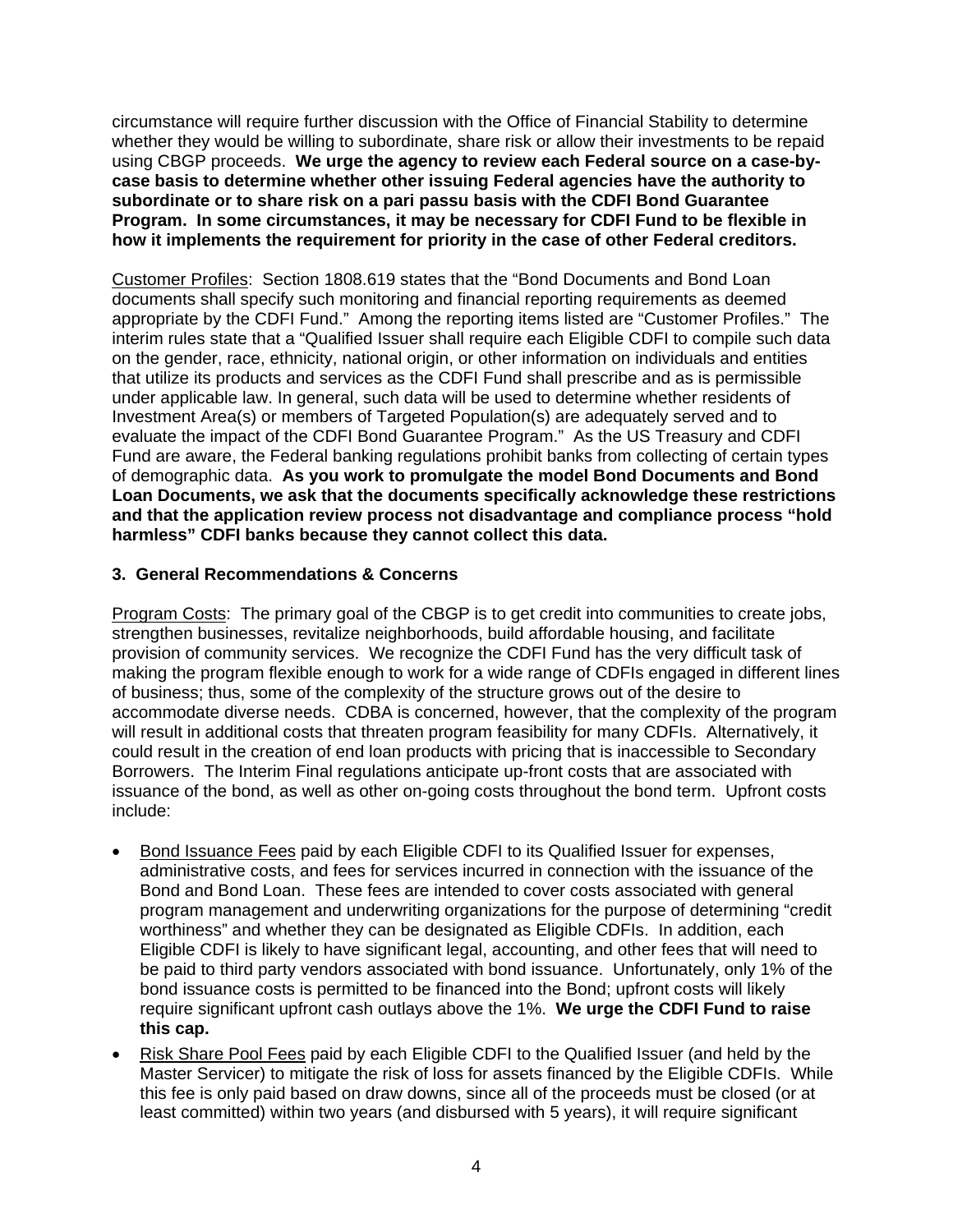upfront cash outlays to participate in the program. Unless some or all of these proceeds can be financed over the life of the Bond, the costs will significantly reduce the number of CDFIs that can meaningfully participate in the program. **We urge the CDFI Fund to allow all or some portion of this fee to be financed into the bond and paid over time.**

On-going costs include:

- Bond/Bond Loan Rate: We understand that the Federal Finance Bank (FFB) is required to issue Bonds at current Treasury rates of comparable maturity. In addition, it is anticipated that the FFB will be required to add a modest spread to cover its expenses.
- Agency Administration Fees paid to the CDFI Fund in amounts equal to 10 basis points of the amount of the unpaid principal balance of the Bond. **We urge that the CDFI Fund cap fees at not greater than 10 basis points; and if actual administrative costs are less, the cost savings should be passed on to the program participants.**
- Intermediary Fees: CDBA appreciates the CDFI Fund preventing Intermediary parties from adding a spread on bond pricing. However, we are concerned with the extent to which fees or other surcharges will be added at the levels of: (1) the Bond Issuer to the Eligible CDFI(s); (2) Eligible CDFI to Secondary Loan borrowers; and (3) the Master Servicer to either Qualified Issuer or Eligible CDFIs. The structure outlined in the Interim Final rule specifies multiple independent parties that are part of each bond structure. CDBA is concerned that so many parties will significantly increase costs and result in duplication of functions. **We urge the CDFI Fund to:**
	- o **Clarify the roles of the Qualified Issuer, Master Servicer, Eligible CDFI, and Secondary Borrower to ensure there is not duplication of functions (e.g. servicing, compliance) that could lead to unnecessary costs.**
	- o **Give priority to applications that demonstrate cost effectiveness, including applications whereby Eligible CDFIs and Secondary Borrowers may be related entities (e.g. Affiliated CDFI holding companies and CDFI banks).**  Affiliated entities are more likely to provide the needed functions in the most efficient and cost effective manner versus third party intermediaries.

Risk Mitigation: CDBA fully understands that the CBGP is subject to FCRA and must result in a zero subsidy cost to the Federal government. We, however, believe that the Interim Final Rule focuses too much attention on Treasury risk mitigation at the expense of the program impacts intended by Congress. The "belt and suspenders" risk mitigation requirements (e.g. full recourse to the Eligible CDFIs, the 3% risk share pool, pledging of hard collateral, and the possible need for additional credit enhancement) are excessive in the face of the actual performance of CDFIs and their loan portfolios. **We believe that a zero subsidy cost can be achieved with less layering of risk mitigation tools. We urge the Treasury Department to relax such requirements lest it undermine the ability of CDFIs to participate in the program in a meaningful way or create the community-level benefits Congress intended.** 

Program Structure Alternatives**: As a new program, we recommend that the CDFI Fund allow for maximum flexibility for participants to design program structures that make sense for different types of CDFIs and use of bond proceeds.** Of great interest is the ability to create structures that enable CDFIs to manage risk and cost (e.g. utilizing affiliated entities within the Eligible CDFI and Secondary Borrower roles). As noted above, we urge greater flexibility with respect to risk management tools. Specifically, we urge the CDFI Fund to allow participants to create limited recourse structures that help CDFIs manage risk, including permitting existing Affiliates or newly formed Affiliates of Eligible CDFIs (created for CBGP) to be Eligible CDFIs for the purposes of program implementation.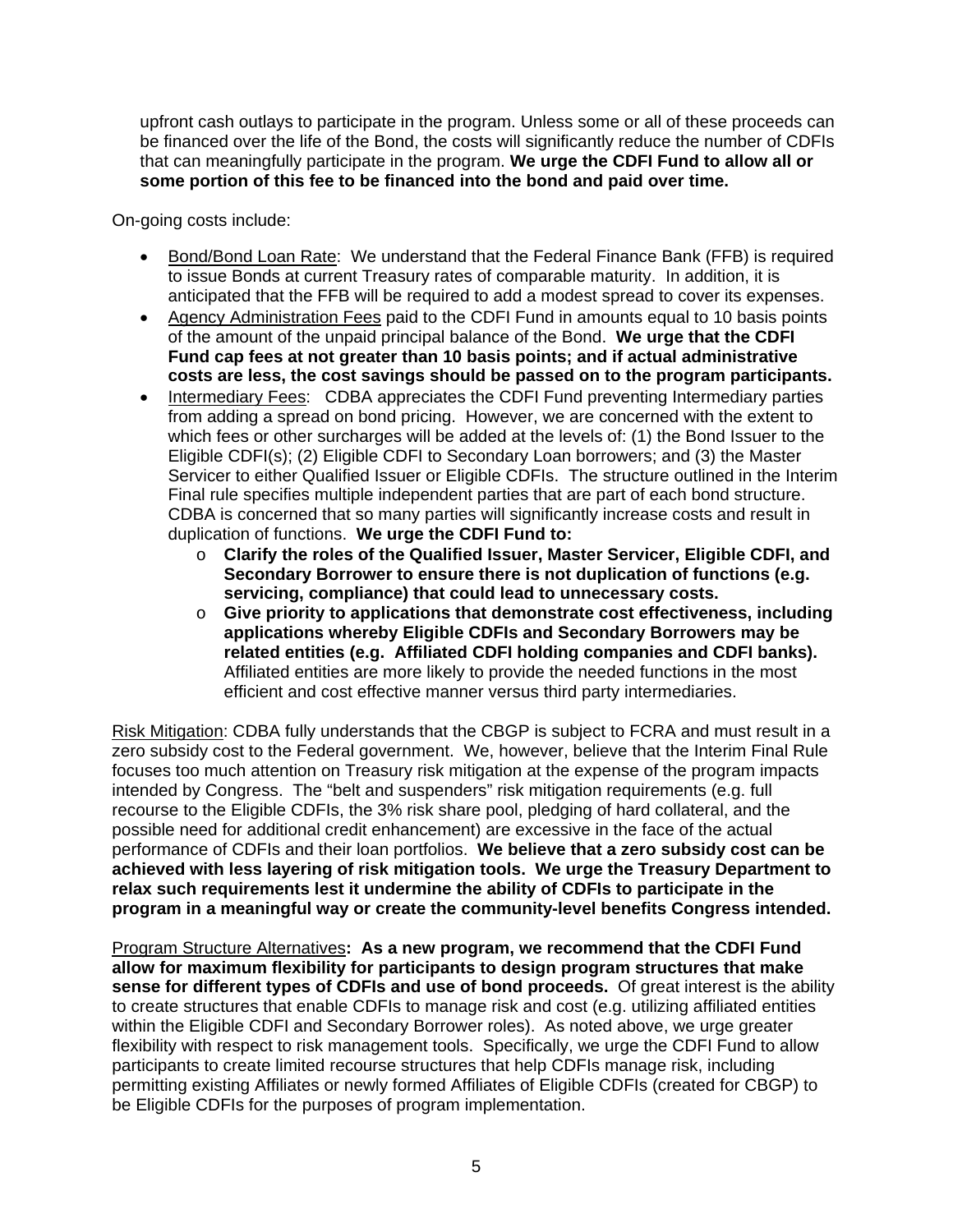Time Period for Obligation for Bond Loan Proceeds: To manage risk and potential losses to the US

 Treasury and Eligible CDFIs, it is critically important that Eligible CDFIs engage in prudent screening and underwriting of Secondary Loans. The requirement that 50% of Bond Loan proceeds must be closed within 1 year of issuance and that 100% of Bond Loan proceeds be closed within 2 years creates an incentive for Eligible CDFIs to expose themselves and the US Treasury to losses. Too much compliance pressure to work quickly to close a large volume of loans using capital that may have many restrictions could result in CDFIs approving poorer quality credits than they might otherwise do. Furthermore, the requirement to close loans financed with Bond Loan proceeds within a short time frame within markets still recovering from a recession could mean that weaker credits have a higher probability of being approved. **In the interests of protecting the US Treasury, Eligible CDFIs, and the reputation of the entire CDFI industry, we strongly urge you to lengthen the time frame for closing of Secondary Loans funded with bond proceeds to five years to match the time frame for disbursement of Secondary Loan proceeds.** 

Secondary Loan Pricing: The Interim Final Rule released on February 5 suggests that, among other features, the CDFI Fund will seek to set minimum and maximum limits on pricing for Secondary Loans. We urge the CDFI Fund to exercise caution in setting inflexible and arbitrary limits on pricing without the benefit of seeing the types of products, risk profile of transactions, and program structures that CDFIs may develop for the CBGP. **We advise the CDFI Fund to hold off on setting limits until it has the opportunity to understand better how the program works.** 

Investment Areas: A technical clarification is sought regarding the CDFI Fund's intent about which types of Target Markets are intended to benefit from CBGP. In the Executive Summary (under Background), the interim rule states "[t]he Bonds will support CDFI lending in Investment Areas by providing a source of low-cost, long-term capital to Eligible CDFIs." This statement is repeated intermittently in other parts of the rule. Further, in the Part V "Rulemaking Analysis" section, the rule contains a confusing definition of Targeted Population that appears to merge the definitions of "Targeted Population" and "Investment Area" as they appear 12 CFR 1804. It is not clear whether the CDFI Fund intended to only allow Targeted Populations that are located within Investment Areas to benefit from the CBGP or whether the limitation is a technical drafting error. Elsewhere throughout the interim rule it appears that the CDFI Fund intended to include all types of Target Markets (e.g. Investment Area, Low Income Targeted Population, and Other Targeted Population, regardless of whether they are located within a qualified Investment Area). **We urge the CDFI Fund to address internal inconsistencies, and recommend that the interim rule be inclusive of all Target Market types as defined in 12 CFR 1804.** 

### **Urging Expedited Issuance of Guidance & Documents**

As the CDFI industry works to quickly develop plans to help the CDFI Fund meets its September 30, 2013 deadline to issue the first \$500 million in bonds, **we strongly urge you to issue guidance and legal documentation covering critical details of the program:** 

- Guidance on the requirements an organization must meet to be deemed an Eligible CDFI is critical for knowing which entities are potentially eligible to participate in the program.
- Potential participants need guidance on the requirements and content of the Capital Distribution Plan. Given the minimum \$100 million bond issue requirement, most organizations will need to organize with other CDFIs to participate in a single bond issue